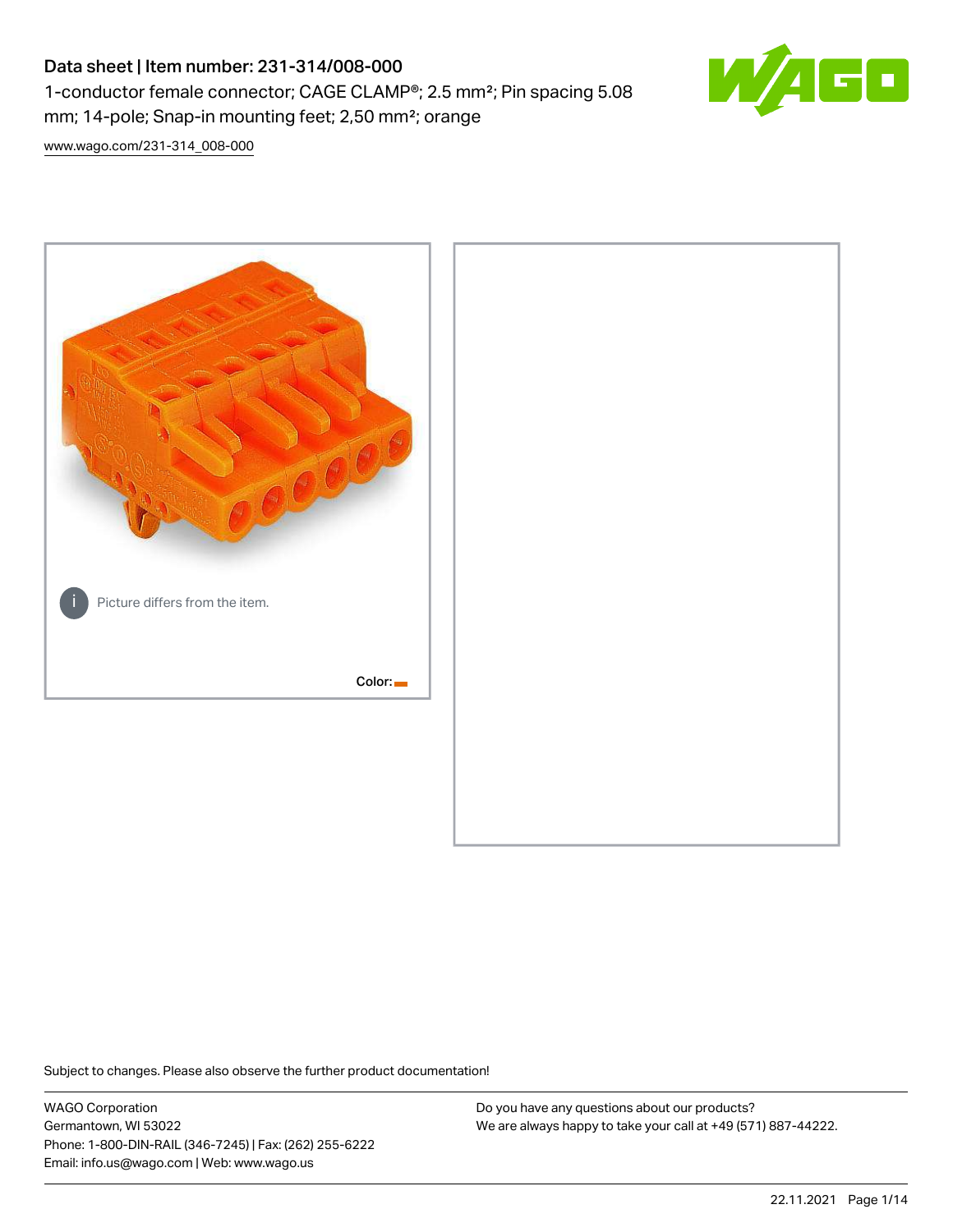

Dimensions in mm

 $L =$  (pole no. x pin spacing) + 1.5 mm

2- to 3-pole female connectors – one latch only

#### Item description

- **Universal connection for all conductor types**
- Easy cable pre-assembly and on-unit wiring via vertical and horizontal CAGE CLAMP<sup>®</sup> actuation  $\blacksquare$
- $\blacksquare$ Integrated test ports
- $\blacksquare$ With coding fingers

Subject to changes. Please also observe the further product documentation! Data

WAGO Corporation Germantown, WI 53022 Phone: 1-800-DIN-RAIL (346-7245) | Fax: (262) 255-6222 Email: info.us@wago.com | Web: www.wago.us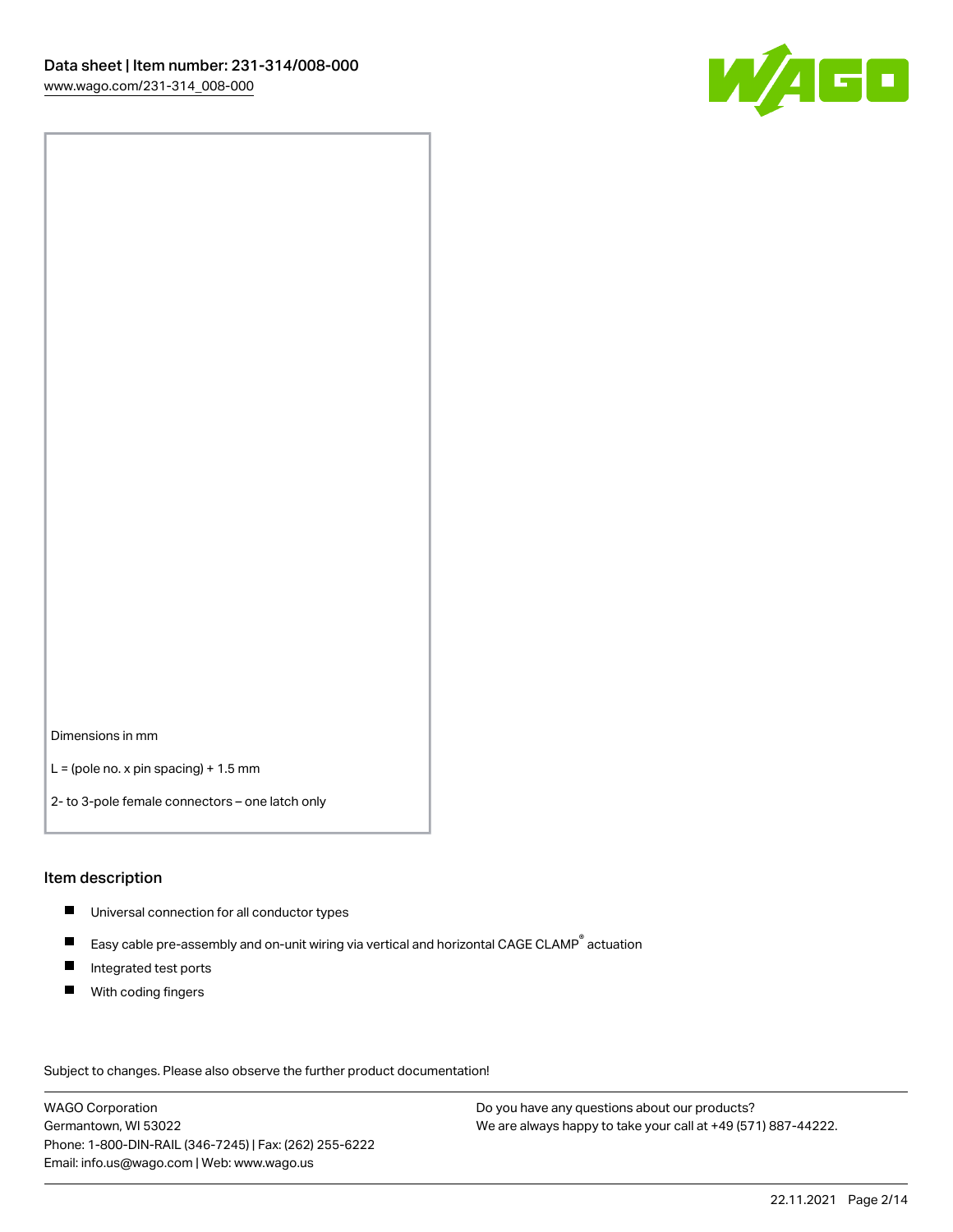

# Data Notes

| Safety information 1 | The MCS-MULTI CONNECTION SYSTEM includes connectors<br>without breaking capacity in accordance with DIN EN 61984. When<br>used as intended, these connectors must not be connected<br>/disconnected when live or under load. The circuit design should<br>ensure header pins, which can be touched, are not live when<br>unmated. |
|----------------------|-----------------------------------------------------------------------------------------------------------------------------------------------------------------------------------------------------------------------------------------------------------------------------------------------------------------------------------|
| Variants:            | Gold-plated or partially gold-plated contact surfaces<br>Other versions (or variants) can be requested from WAGO Sales or<br>configured at https://configurator.wago.com/                                                                                                                                                         |

# Electrical data

# IEC Approvals

| Ratings per                 | IEC/EN 60664-1                                                        |
|-----------------------------|-----------------------------------------------------------------------|
| Rated voltage (III / 3)     | 320 V                                                                 |
| Rated surge voltage (III/3) | 4 <sub>k</sub> V                                                      |
| Rated voltage (III/2)       | 320 V                                                                 |
| Rated surge voltage (III/2) | 4 <sub>k</sub> V                                                      |
| Nominal voltage (II/2)      | 630 V                                                                 |
| Rated surge voltage (II/2)  | 4 <sub>k</sub> V                                                      |
| Rated current               | 16A                                                                   |
| Legend (ratings)            | $(III / 2)$ $\triangle$ Overvoltage category III / Pollution degree 2 |

# UL Approvals

| Approvals per                  | UL 1059 |
|--------------------------------|---------|
| Rated voltage UL (Use Group B) | 300 V   |
| Rated current UL (Use Group B) | 15 A    |
| Rated voltage UL (Use Group D) | 300 V   |
| Rated current UL (Use Group D) | 10 A    |

# Ratings per UL

| Rated voltage UL 1977 | 600 V         |
|-----------------------|---------------|
| Rated current UL 1977 | $\sim$ $\sim$ |

# CSA Approvals

Approvals per CSA

Subject to changes. Please also observe the further product documentation!

| <b>WAGO Corporation</b>                                | Do you have any questions about our products?                 |
|--------------------------------------------------------|---------------------------------------------------------------|
| Germantown, WI 53022                                   | We are always happy to take your call at +49 (571) 887-44222. |
| Phone: 1-800-DIN-RAIL (346-7245)   Fax: (262) 255-6222 |                                                               |
| Email: info.us@wago.com   Web: www.wago.us             |                                                               |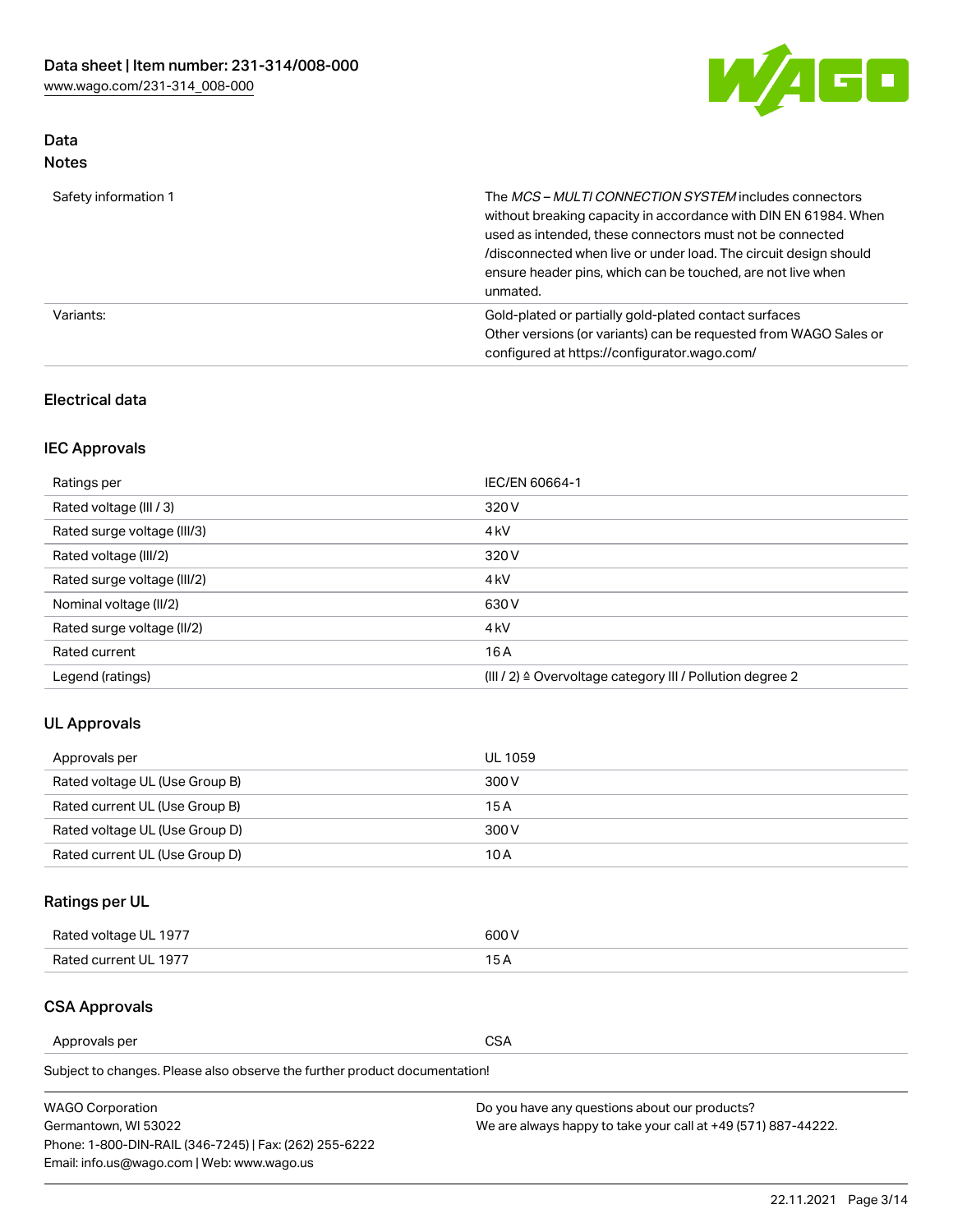[www.wago.com/231-314\\_008-000](http://www.wago.com/231-314_008-000)



| Rated voltage CSA (Use Group B) | 300 V |
|---------------------------------|-------|
| Rated current CSA (Use Group B) | 15 A  |
| Rated voltage CSA (Use Group D) | 300 V |
| Rated current CSA (Use Group D) | 10 A  |

## Connection data

| Total number of connection points |  |
|-----------------------------------|--|
| Total number of potentials        |  |
| Number of connection types        |  |
| Number of levels                  |  |

## Connection 1

| Connection technology                             | CAGE CLAMP®                            |
|---------------------------------------------------|----------------------------------------|
| Actuation type                                    | Operating tool                         |
| Solid conductor                                   | $0.082.5$ mm <sup>2</sup> / 28  12 AWG |
| Fine-stranded conductor                           | $0.082.5$ mm <sup>2</sup> / 28  12 AWG |
| Fine-stranded conductor; with insulated ferrule   | $0.251.5$ mm <sup>2</sup>              |
| Fine-stranded conductor; with uninsulated ferrule | $0.252.5$ mm <sup>2</sup>              |
| Strip length                                      | $89$ mm $/ 0.310.35$ inch              |
| Number of poles                                   | 14                                     |
| Conductor entry direction to mating direction     | 0°                                     |

# Physical data

| Pin spacing             | 5.08 mm / 0.2 inch    |
|-------------------------|-----------------------|
| Width                   | 72.62 mm / 2.859 inch |
| Height                  | 18.8 mm / 0.74 inch   |
| Height from the surface | 14.3 mm / 0.563 inch  |
| Depth                   | 26.45 mm / 1.041 inch |

## Mechanical data

| Housing sheet thickness | $0.61.2$ mm / 0.024  0.047 inch |
|-------------------------|---------------------------------|
| Mounting type           | Snap-in foot                    |
| Mounting type           | Panel mounting                  |

## Plug-in connection

Contact type (pluggable connector) example a set of the Female connector/socket

Subject to changes. Please also observe the further product documentation!

WAGO Corporation Germantown, WI 53022 Phone: 1-800-DIN-RAIL (346-7245) | Fax: (262) 255-6222 Email: info.us@wago.com | Web: www.wago.us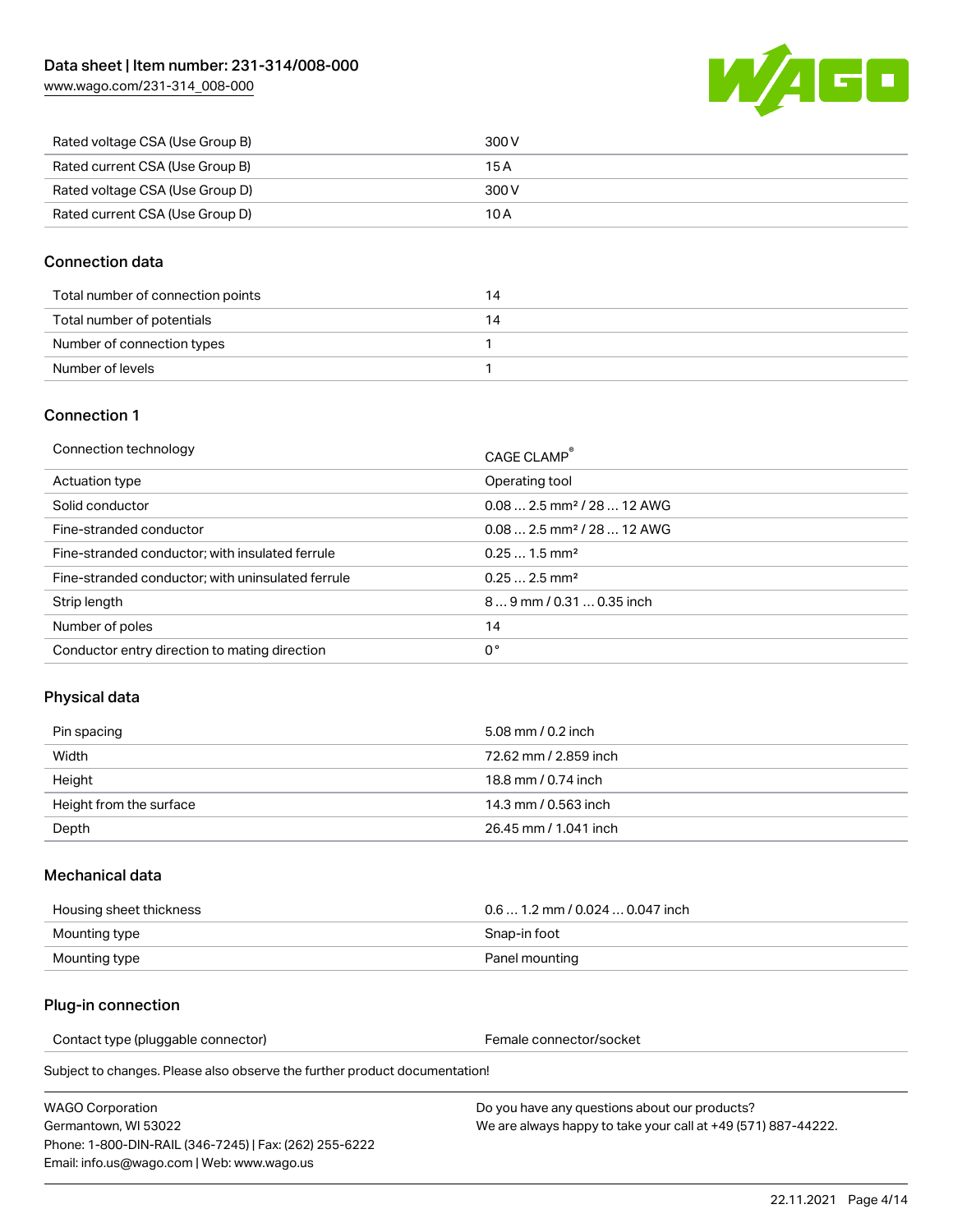[www.wago.com/231-314\\_008-000](http://www.wago.com/231-314_008-000)



| Connector (connection type)   | for conductor |
|-------------------------------|---------------|
| Mismating protection          | No            |
| Locking of plug-in connection | Without       |

## Material data

| Color                       | orange                            |
|-----------------------------|-----------------------------------|
| Material group              |                                   |
| Insulation material         | Polyamide (PA66)                  |
| Flammability class per UL94 | V0                                |
| Clamping spring material    | Chrome nickel spring steel (CrNi) |
| Contact material            | Copper alloy                      |
| Contact plating             | tin-plated                        |
| Fire load                   | 0.372 MJ                          |
| Weight                      | 25.7 g                            |
|                             |                                   |

## Environmental requirements

| Limit temperature range | $+85 °C$<br>-60 |  |
|-------------------------|-----------------|--|
|-------------------------|-----------------|--|

## Commercial data

| Product Group         | 3 (Multi Conn. System) |
|-----------------------|------------------------|
| PU (SPU)              | 25 Stück               |
| Packaging type        | box                    |
| Country of origin     | <b>DE</b>              |
| <b>GTIN</b>           | 4044918348867          |
| Customs tariff number | 8536694040             |

## Approvals / Certificates

#### Country specific Approvals

| Logo | Approval                                                                   | <b>Additional Approval Text</b> | Certificate<br>name |
|------|----------------------------------------------------------------------------|---------------------------------|---------------------|
|      | <b>CB</b><br><b>DEKRA Certification B.V.</b>                               | IEC 61984                       | NL-39756            |
|      | <b>CSA</b><br><b>DEKRA Certification B.V.</b>                              | C <sub>22.2</sub>               | 1466354             |
|      | <b>KEMA/KEUR</b><br><b>DEKRA Certification B.V.</b>                        | EN 61984                        | 2190761.01          |
|      | Subject to changes. Please also observe the further product documentation! |                                 |                     |

WAGO Corporation Germantown, WI 53022 Phone: 1-800-DIN-RAIL (346-7245) | Fax: (262) 255-6222 Email: info.us@wago.com | Web: www.wago.us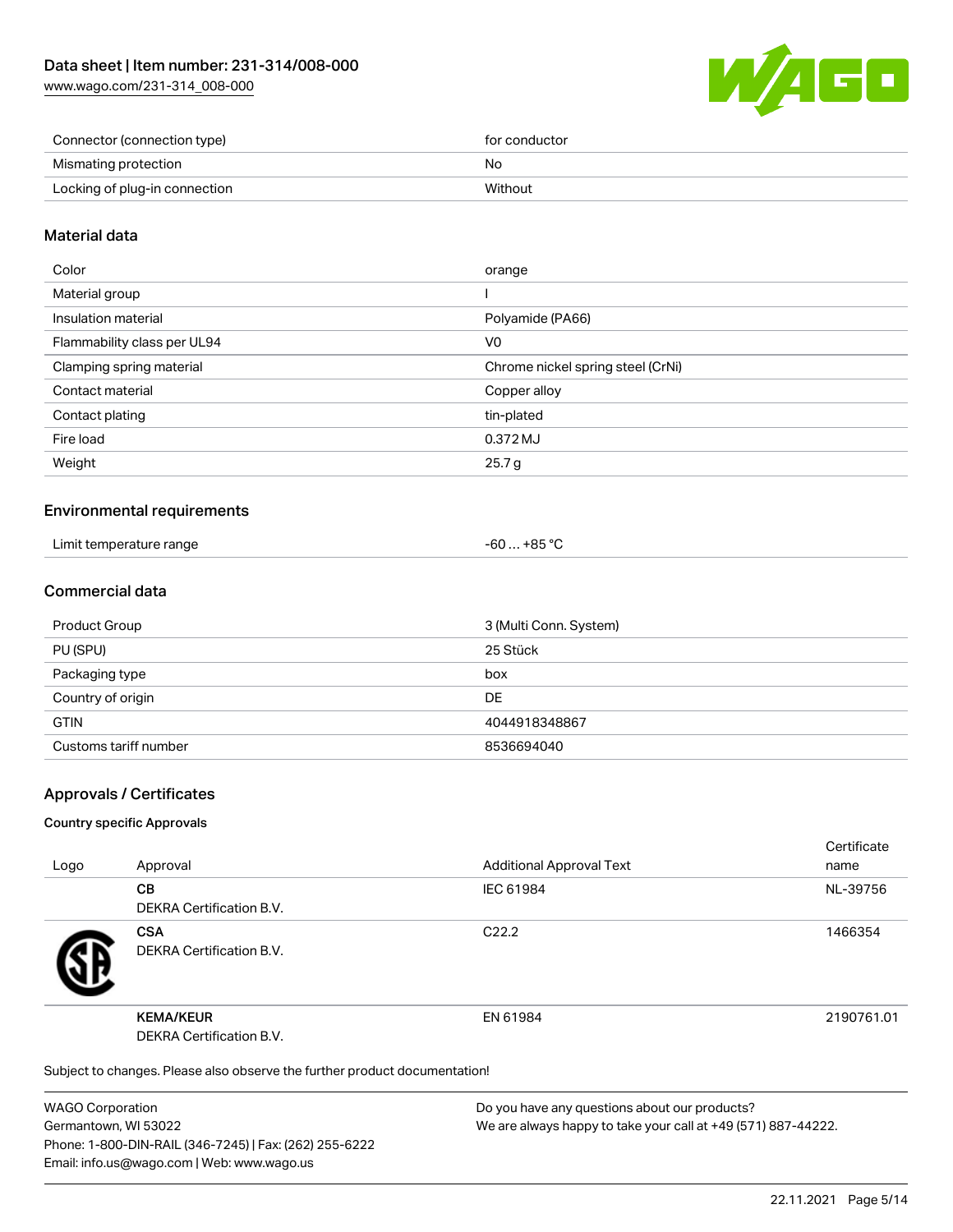



#### Ship Approvals

| Logo                       | Approval                                  | <b>Additional Approval Text</b> | Certificate<br>name             |
|----------------------------|-------------------------------------------|---------------------------------|---------------------------------|
| ABS<br><b>SECOND MARKS</b> | <b>ABS</b><br>American Bureau of Shipping | $\overline{\phantom{0}}$        | 19-<br>HG1869876-<br><b>PDA</b> |

#### UL-Approvals

| Logo                       | Approval                             | <b>Additional Approval Text</b> | Certificate<br>name |
|----------------------------|--------------------------------------|---------------------------------|---------------------|
| 8                          | UL<br>UL International Germany GmbH  | <b>UL 1977</b>                  | E45171              |
| $\boldsymbol{\mathcal{A}}$ | UR<br>Underwriters Laboratories Inc. | <b>UL 1059</b>                  | E45172              |

## Counterpart

|                | Item no.231-644                                      |                      |
|----------------|------------------------------------------------------|----------------------|
| <b>SEP RAP</b> | Male connector; 14-pole; Pin spacing 5.08 mm; orange | www.wago.com/231-644 |

## Optional accessories

#### Jumpers

| Jumper            |                                                                          |                      |
|-------------------|--------------------------------------------------------------------------|----------------------|
| <b>ANGELOR</b>    | Item no.: 231-905<br>Jumper; for conductor entry; 5-way; insulated; gray | www.wago.com/231-905 |
| <b>ANSWERPERS</b> | Item no.: 231-903<br>Jumper; for conductor entry; 3-way; insulated; gray | www.wago.com/231-903 |
| <b>ARANGERS</b>   | Item no.: 231-907<br>Jumper; for conductor entry; 7-way; insulated; gray | www.wago.com/231-907 |

#### Item no.: 231-910

Subject to changes. Please also observe the further product documentation!

| <b>WAGO Corporation</b>                                | Do y |
|--------------------------------------------------------|------|
| Germantown, WI 53022                                   | We a |
| Phone: 1-800-DIN-RAIL (346-7245)   Fax: (262) 255-6222 |      |
| Email: info.us@wago.com   Web: www.wago.us             |      |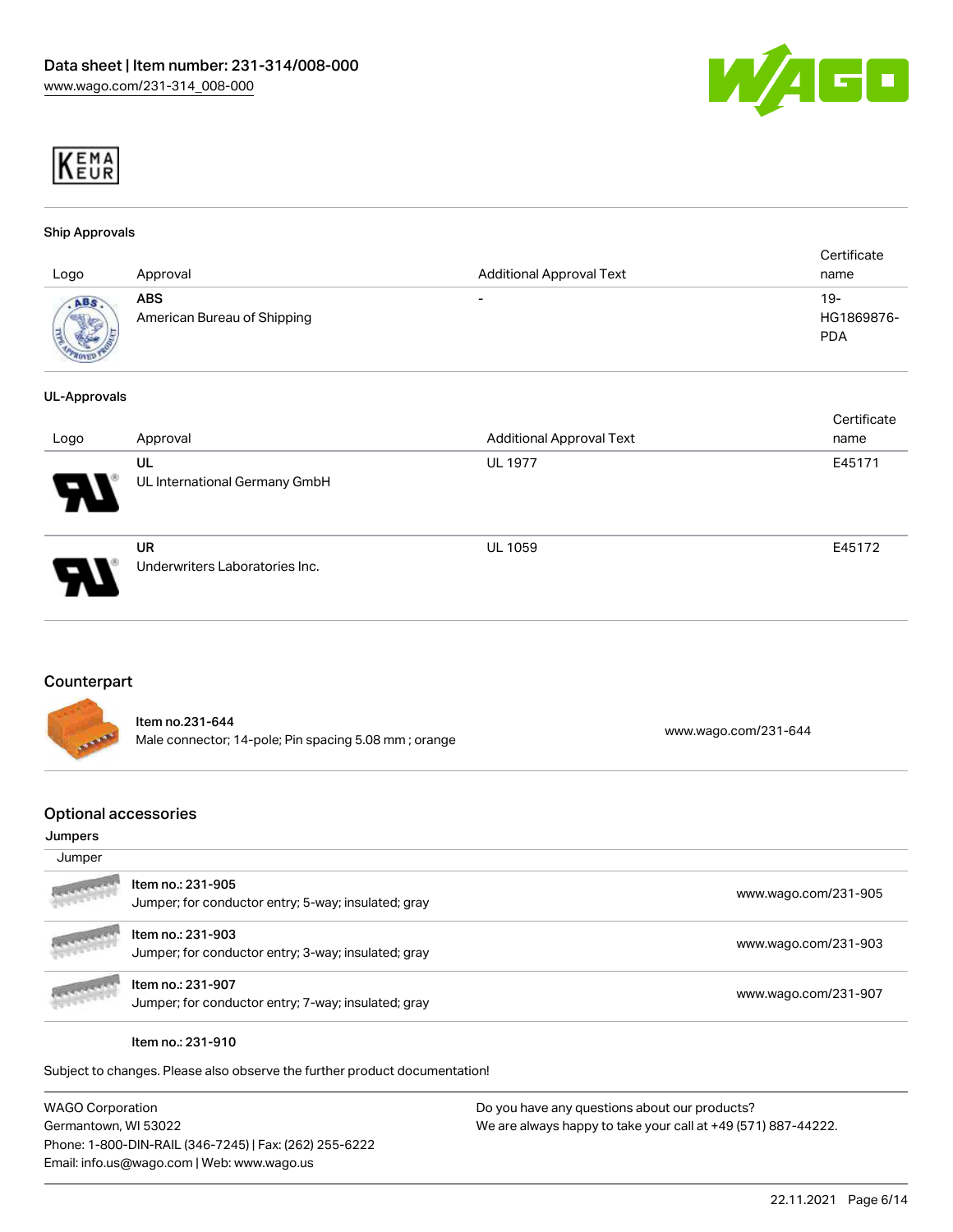

|                   | Jumper; for conductor entry; 10-way; insulated; gray                                                            | www.wago.com/231-910 |
|-------------------|-----------------------------------------------------------------------------------------------------------------|----------------------|
|                   | Item no.: 231-902<br>Jumper; for conductor entry; 2-way; insulated; gray                                        | www.wago.com/231-902 |
| Insulations stops |                                                                                                                 |                      |
| Insulation stop   |                                                                                                                 |                      |
|                   | Item no.: 231-672<br>Insulation stop; 0.75 - 1 mm <sup>2</sup> ; dark gray                                      | www.wago.com/231-672 |
|                   | Item no.: 231-670<br>Insulation stop; 0.08-0.2 mm <sup>2</sup> / 0.2 mm <sup>2</sup> "s"; white                 | www.wago.com/231-670 |
|                   | Item no.: 231-671<br>Insulation stop; 0.25 - 0.5 mm <sup>2</sup> ; light gray                                   | www.wago.com/231-671 |
| <b>Tools</b>      |                                                                                                                 |                      |
| Operating tool    |                                                                                                                 |                      |
|                   | Item no.: 209-130<br>Operating tool; suitable for 264, 280 and 281 Series; 1-way; of insulating material; white | www.wago.com/209-130 |
|                   | Item no.: 209-132<br>Operating tool; for connecting comb-style jumper bar; 2-way; of insulating material        | www.wago.com/209-132 |
|                   | Item no.: 231-159<br>Operating tool; natural                                                                    | www.wago.com/231-159 |
|                   | Item no.: 231-231<br>Combination operating tool; red                                                            | www.wago.com/231-231 |
|                   | Item no.: 231-131<br>Operating tool; made of insulating material; 1-way; loose; white                           | www.wago.com/231-131 |
|                   | Item no.: 231-291<br>Operating tool; made of insulating material; 1-way; loose; red                             | www.wago.com/231-291 |
|                   | Item no.: 280-432<br>Operating tool; made of insulating material; 2-way; white                                  | www.wago.com/280-432 |
|                   | Item no.: 280-434<br>Operating tool; made of insulating material; 4-way                                         | www.wago.com/280-434 |

Subject to changes. Please also observe the further product documentation!

WAGO Corporation Germantown, WI 53022 Phone: 1-800-DIN-RAIL (346-7245) | Fax: (262) 255-6222 Email: info.us@wago.com | Web: www.wago.us Do you have any questions about our products? We are always happy to take your call at +49 (571) 887-44222.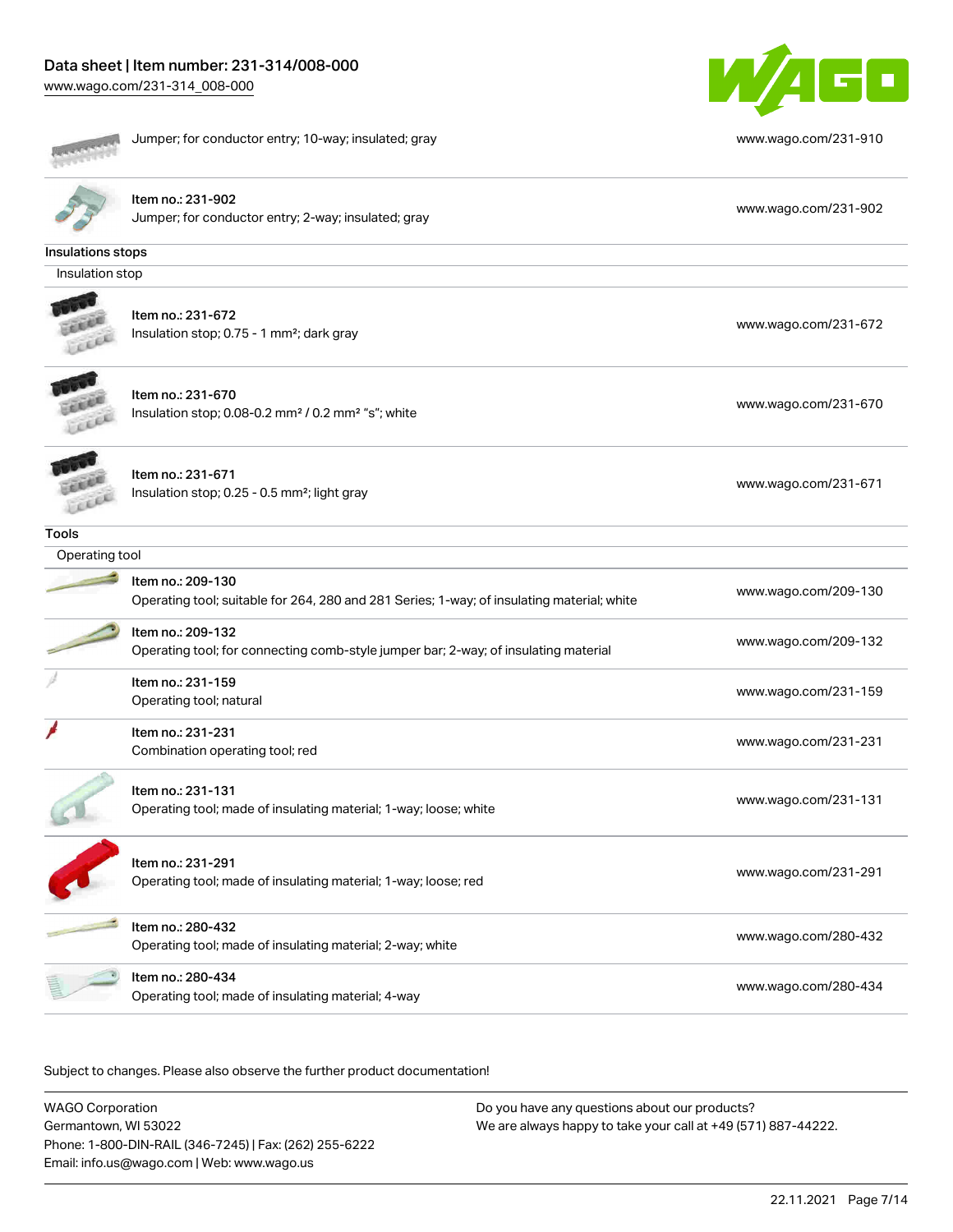## Data sheet | Item number: 231-314/008-000

[www.wago.com/231-314\\_008-000](http://www.wago.com/231-314_008-000)



Subject to changes. Please also observe the further product documentation!

WAGO Corporation Germantown, WI 53022 Phone: 1-800-DIN-RAIL (346-7245) | Fax: (262) 255-6222 Email: info.us@wago.com | Web: www.wago.us



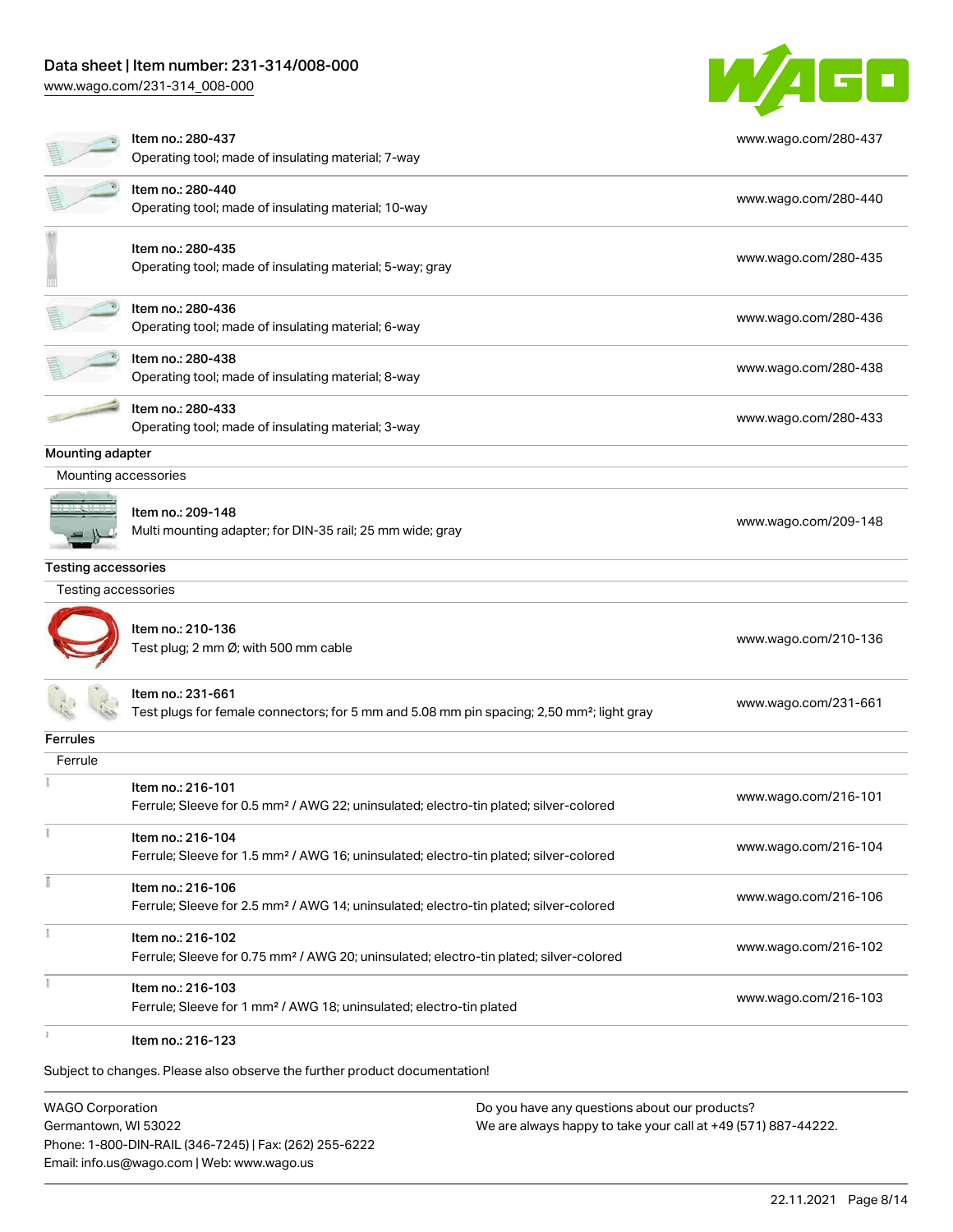Phone: 1-800-DIN-RAIL (346-7245) | Fax: (262) 255-6222

Email: info.us@wago.com | Web: www.wago.us



Ferrule; Sleeve for 1 mm² / AWG 18; uninsulated; electro-tin plated; silver-colored [www.wago.com/216-123](http://www.wago.com/216-123)

|    | Item no.: 216-122<br>Ferrule; Sleeve for 0.75 mm <sup>2</sup> / AWG 20; uninsulated; electro-tin plated; silver-colored                                                                           | www.wago.com/216-122 |
|----|---------------------------------------------------------------------------------------------------------------------------------------------------------------------------------------------------|----------------------|
| I. | Item no.: 216-124<br>Ferrule; Sleeve for 1.5 mm <sup>2</sup> / AWG 16; uninsulated; electro-tin plated                                                                                            | www.wago.com/216-124 |
|    | Item no.: 216-142<br>Ferrule; Sleeve for 0.75 mm <sup>2</sup> / 18 AWG; uninsulated; electro-tin plated; electrolytic copper; gastight<br>crimped; acc. to DIN 46228, Part 1/08.92                | www.wago.com/216-142 |
|    | Item no.: 216-132<br>Ferrule; Sleeve for 0.34 mm <sup>2</sup> / AWG 24; uninsulated; electro-tin plated                                                                                           | www.wago.com/216-132 |
|    | Item no.: 216-121<br>Ferrule; Sleeve for 0.5 mm <sup>2</sup> / AWG 22; uninsulated; electro-tin plated; silver-colored                                                                            | www.wago.com/216-121 |
|    | Item no.: 216-143<br>Ferrule; Sleeve for 1 mm <sup>2</sup> / AWG 18; uninsulated; electro-tin plated; electrolytic copper; gastight<br>crimped; acc. to DIN 46228, Part 1/08.92                   | www.wago.com/216-143 |
|    | Item no.: 216-131<br>Ferrule; Sleeve for 0.25 mm <sup>2</sup> / AWG 24; uninsulated; electro-tin plated; silver-colored                                                                           | www.wago.com/216-131 |
|    | Item no.: 216-141<br>Ferrule; Sleeve for 0.5 mm <sup>2</sup> / 20 AWG; uninsulated; electro-tin plated; electrolytic copper; gastight<br>crimped; acc. to DIN 46228, Part 1/08.92                 | www.wago.com/216-141 |
|    | Item no.: 216-152<br>Ferrule; Sleeve for 0.34 mm <sup>2</sup> / AWG 24; uninsulated; electro-tin plated                                                                                           | www.wago.com/216-152 |
| ٥  | Item no.: 216-203<br>Ferrule; Sleeve for 1 mm <sup>2</sup> / AWG 18; insulated; electro-tin plated; red                                                                                           | www.wago.com/216-203 |
|    | Item no.: 216-202<br>Ferrule; Sleeve for 0.75 mm <sup>2</sup> / 18 AWG; insulated; electro-tin plated; gray                                                                                       | www.wago.com/216-202 |
|    | Item no.: 216-151<br>Ferrule; Sleeve for 0.25 mm <sup>2</sup> / AWG 24; uninsulated; electro-tin plated                                                                                           | www.wago.com/216-151 |
|    | Item no.: 216-204<br>Ferrule; Sleeve for 1.5 mm <sup>2</sup> / AWG 16; insulated; electro-tin plated; black                                                                                       | www.wago.com/216-204 |
|    | Item no.: 216-144<br>Ferrule; Sleeve for 1.5 mm <sup>2</sup> / AWG 16; uninsulated; electro-tin plated; electrolytic copper; gastight<br>crimped; acc. to DIN 46228, Part 1/08.92; silver-colored | www.wago.com/216-144 |
|    | Item no.: 216-201<br>Ferrule; Sleeve for 0.5 mm <sup>2</sup> / 20 AWG; insulated; electro-tin plated; white                                                                                       | www.wago.com/216-201 |
|    | Item no.: 216-223<br>Ferrule; Sleeve for 1 mm <sup>2</sup> / AWG 18; insulated; electro-tin plated; red                                                                                           | www.wago.com/216-223 |
|    | Item no.: 216-241<br>Ferrule; Sleeve for 0.5 mm <sup>2</sup> / 20 AWG; insulated; electro-tin plated; electrolytic copper; gastight                                                               | www.wago.com/216-241 |
|    | Subject to changes. Please also observe the further product documentation!                                                                                                                        |                      |
|    | <b>WAGO Corporation</b><br>Do you have any questions about our products?<br>Germantown, WI 53022<br>We are always happy to take your call at +49 (571) 887-44222.                                 |                      |

22.11.2021 Page 9/14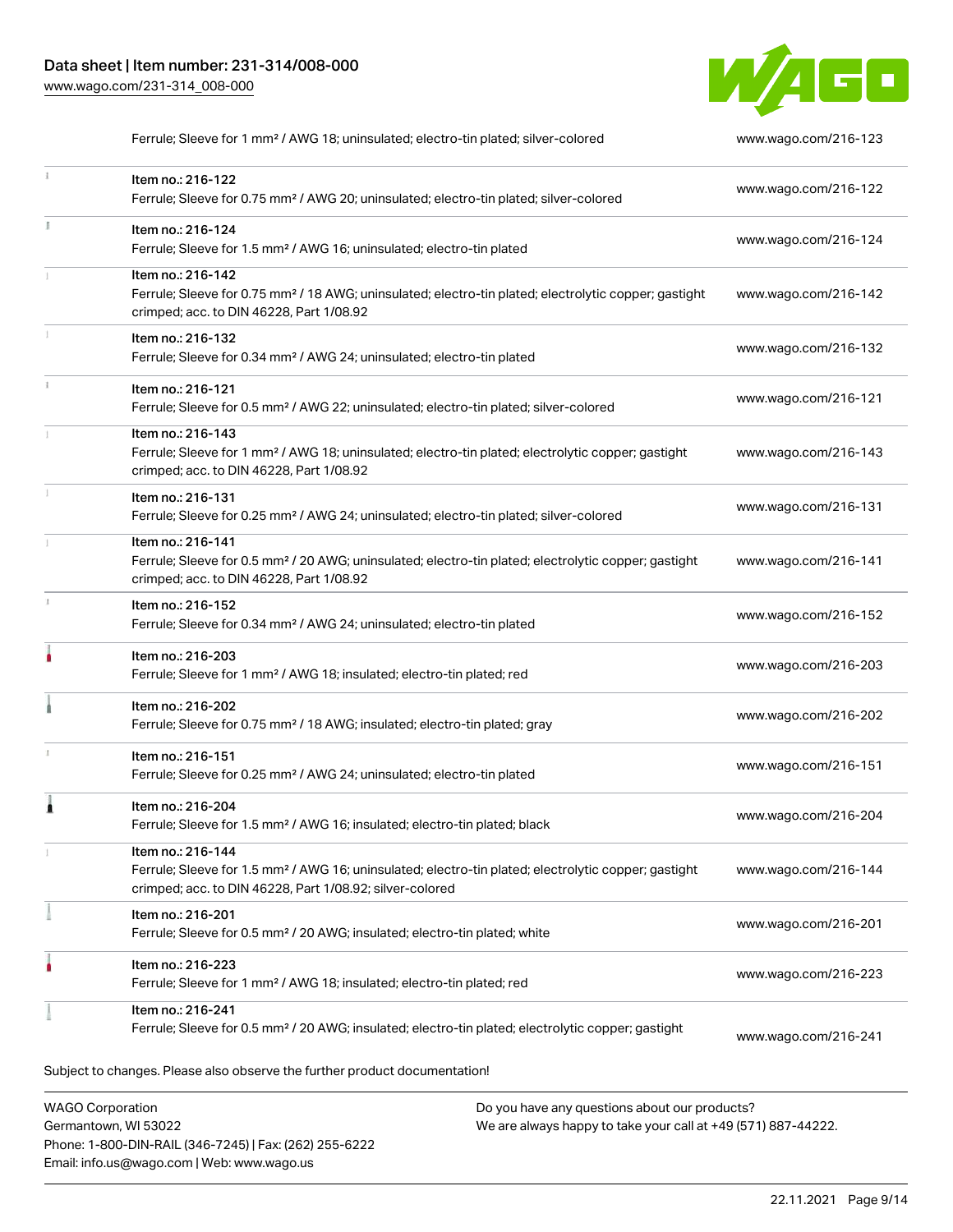# Data sheet | Item number: 231-314/008-000

[www.wago.com/231-314\\_008-000](http://www.wago.com/231-314_008-000)



crimped; acc. to DIN 46228, Part 4/09.90; white

| Item no.: 216-242<br>Ferrule; Sleeve for 0.75 mm <sup>2</sup> / 18 AWG; insulated; electro-tin plated; electrolytic copper; gastight<br>crimped; acc. to DIN 46228, Part 4/09.90; gray                  | www.wago.com/216-242             |
|---------------------------------------------------------------------------------------------------------------------------------------------------------------------------------------------------------|----------------------------------|
| Item no.: 216-222<br>Ferrule; Sleeve for 0.75 mm <sup>2</sup> / 18 AWG; insulated; electro-tin plated; gray                                                                                             | www.wago.com/216-222             |
| Item no.: 216-221<br>Ferrule; Sleeve for 0.5 mm <sup>2</sup> / 20 AWG; insulated; electro-tin plated; white                                                                                             | www.wago.com/216-221             |
| Â<br>Item no.: 216-224<br>Ferrule; Sleeve for 1.5 mm <sup>2</sup> / AWG 16; insulated; electro-tin plated; black                                                                                        | www.wago.com/216-224             |
| Item no.: 216-243<br>Ferrule; Sleeve for 1 mm <sup>2</sup> / AWG 18; insulated; electro-tin plated; electrolytic copper; gastight crimped; www.wago.com/216-243<br>acc. to DIN 46228, Part 4/09.90; red |                                  |
| Item no.: 216-244<br>Â<br>Ferrule; Sleeve for 1.5 mm <sup>2</sup> / AWG 16; insulated; electro-tin plated; electrolytic copper; gastight<br>crimped; acc. to DIN 46228, Part 4/09.90; black             | www.wago.com/216-244             |
| Item no.: 216-263<br>Ferrule; Sleeve for 1 mm <sup>2</sup> / AWG 18; insulated; electro-tin plated; electrolytic copper; gastight crimped; www.wago.com/216-263<br>acc. to DIN 46228, Part 4/09.90; red |                                  |
| Item no.: 216-264<br>Â<br>Ferrule; Sleeve for 1.5 mm <sup>2</sup> / AWG 16; insulated; electro-tin plated; electrolytic copper; gastight<br>crimped; acc. to DIN 46228, Part 4/09.90; black             | www.wago.com/216-264             |
| Item no.: 216-284<br>Â<br>Ferrule; Sleeve for 1.5 mm <sup>2</sup> / AWG 16; insulated; electro-tin plated; electrolytic copper; gastight<br>crimped; acc. to DIN 46228, Part 4/09.90; black             | www.wago.com/216-284             |
| Item no.: 216-262<br>Ferrule; Sleeve for 0.75 mm <sup>2</sup> / 18 AWG; insulated; electro-tin plated; electrolytic copper; gastight<br>crimped; acc. to DIN 46228, Part 4/09.90; gray                  | www.wago.com/216-262             |
| Item no.: 216-301<br>Ferrule; Sleeve for 0.25 mm <sup>2</sup> / AWG 24; insulated; electro-tin plated; yellow                                                                                           | www.wago.com/216-301             |
| Item no.: 216-321<br>Ferrule; Sleeve for 0.25 mm <sup>2</sup> / AWG 24; insulated; electro-tin plated; yellow                                                                                           | www.wago.com/216-321             |
| Item no.: 216-322<br>Ferrule; Sleeve for 0.34 mm <sup>2</sup> / 22 AWG; insulated; electro-tin plated; green                                                                                            | www.wago.com/216-322             |
| ۸<br>Item no.: 216-302<br>Ferrule; Sleeve for 0.34 mm <sup>2</sup> / 22 AWG; insulated; electro-tin plated; light turquoise                                                                             | www.wago.com/216-302             |
| Marking accessories                                                                                                                                                                                     |                                  |
| Marking strip                                                                                                                                                                                           |                                  |
| Item no.: 210-331/508-103<br>Marking strips; as a DIN A4 sheet; MARKED; 1-12 (200x); Height of marker strip: 2.3 mm/0.091 in; Strip<br>length 182 mm; Horizontal marking; Self-adhesive; white          | www.wago.com/210-331<br>/508-103 |

#### Item no.: 210-331/508-104

Subject to changes. Please also observe the further product documentation!

| <b>WAGO Corporation</b>                                |
|--------------------------------------------------------|
| Germantown, WI 53022                                   |
| Phone: 1-800-DIN-RAIL (346-7245)   Fax: (262) 255-6222 |
| Email: info.us@wago.com   Web: www.wago.us             |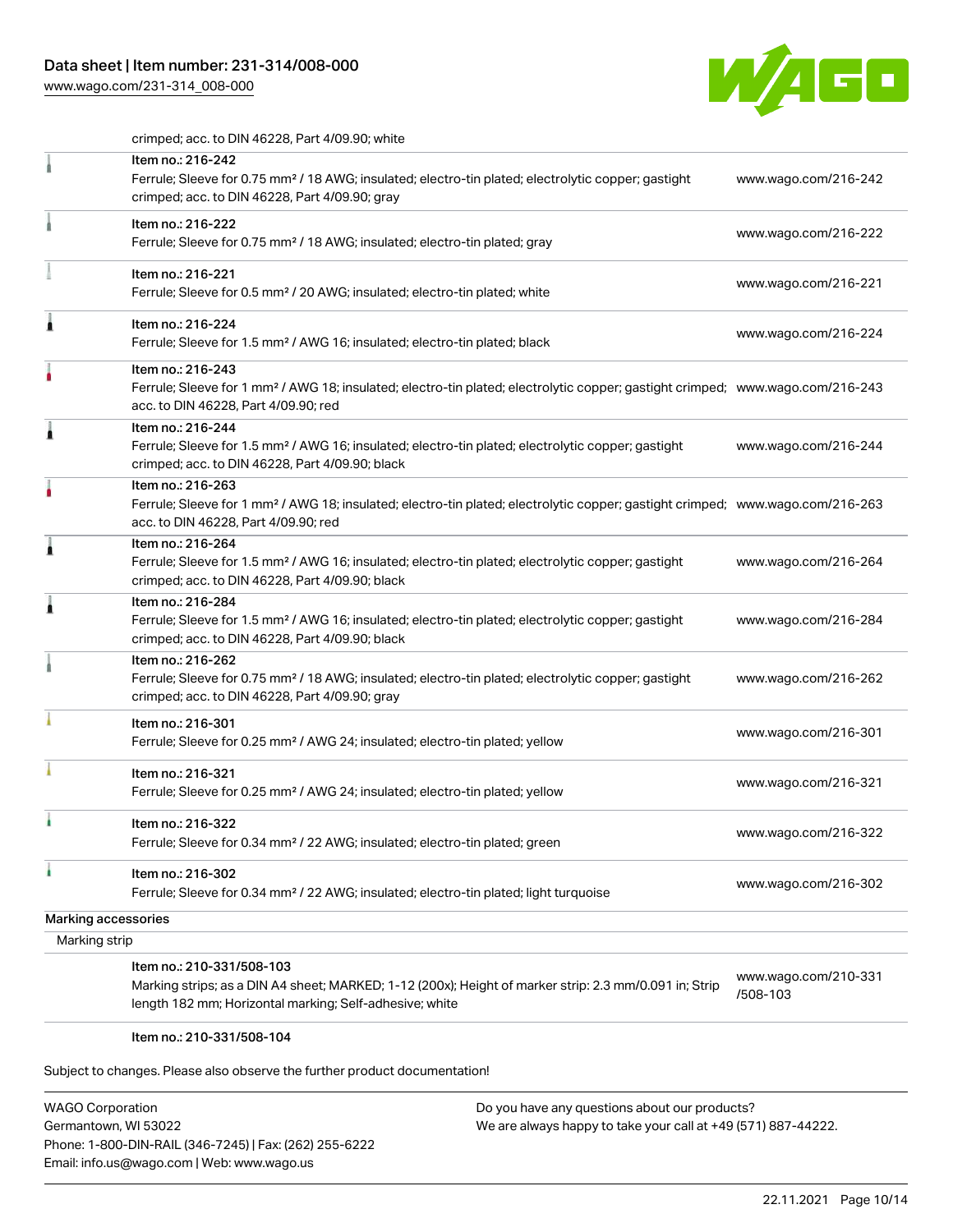Email: info.us@wago.com | Web: www.wago.us



Marking strips; as a DIN A4 sheet; MARKED; 13-24 (200x); Height of marker strip: 2.3 mm/0.091 in; Strip [www.wago.com/210-331](http://www.wago.com/210-331/508-104) length 182 mm; Horizontal marking; Self-adhesive; white [/508-104](http://www.wago.com/210-331/508-104)

|                                                                                                                                                                                                                             | Item no.: 210-332/508-202<br>Marking strips; as a DIN A4 sheet; MARKED; 1-16 (160x); Height of marker strip: 3 mm; Strip length 182<br>mm; Horizontal marking; Self-adhesive; white                                                                                                                                                                                          |            | /508-202                                                             | www.wago.com/210-332 |
|-----------------------------------------------------------------------------------------------------------------------------------------------------------------------------------------------------------------------------|------------------------------------------------------------------------------------------------------------------------------------------------------------------------------------------------------------------------------------------------------------------------------------------------------------------------------------------------------------------------------|------------|----------------------------------------------------------------------|----------------------|
|                                                                                                                                                                                                                             | Item no.: 210-332/508-204<br>Marking strips; as a DIN A4 sheet; MARKED; 17-32 (160x); Height of marker strip: 3 mm; Strip length<br>182 mm; Horizontal marking; Self-adhesive; white<br>Item no.: 210-332/508-206<br>Marking strips; as a DIN A4 sheet; MARKED; 33-48 (160x); Height of marker strip: 3 mm; Strip length<br>182 mm; Horizontal marking; Self-adhesive; white |            | www.wago.com/210-332<br>/508-204<br>www.wago.com/210-332<br>/508-206 |                      |
|                                                                                                                                                                                                                             |                                                                                                                                                                                                                                                                                                                                                                              |            |                                                                      |                      |
|                                                                                                                                                                                                                             | Item no.: 210-332/508-205<br>Marking strips; as a DIN A4 sheet; MARKED; 1-32 (80x); Height of marker strip: 3 mm; Strip length 182<br>mm; Horizontal marking; Self-adhesive; white                                                                                                                                                                                           |            | www.wago.com/210-332<br>/508-205                                     |                      |
| Cover                                                                                                                                                                                                                       |                                                                                                                                                                                                                                                                                                                                                                              |            |                                                                      |                      |
| Cover                                                                                                                                                                                                                       |                                                                                                                                                                                                                                                                                                                                                                              |            |                                                                      |                      |
|                                                                                                                                                                                                                             | Item no.: 231-669<br>Lockout caps; for covering unused clamping units; orange                                                                                                                                                                                                                                                                                                |            | www.wago.com/231-669                                                 |                      |
| Mounting                                                                                                                                                                                                                    |                                                                                                                                                                                                                                                                                                                                                                              |            |                                                                      |                      |
| Mounting accessories                                                                                                                                                                                                        |                                                                                                                                                                                                                                                                                                                                                                              |            |                                                                      |                      |
|                                                                                                                                                                                                                             | Item no.: 209-137<br>Mounting adapter; can be used as end stop; 6.5 mm wide; gray                                                                                                                                                                                                                                                                                            |            | www.wago.com/209-137                                                 |                      |
| <b>Downloads</b><br>Documentation                                                                                                                                                                                           |                                                                                                                                                                                                                                                                                                                                                                              |            |                                                                      |                      |
| <b>Additional Information</b>                                                                                                                                                                                               |                                                                                                                                                                                                                                                                                                                                                                              |            |                                                                      |                      |
| Technical explanations                                                                                                                                                                                                      |                                                                                                                                                                                                                                                                                                                                                                              | 2019 Apr 3 | pdf<br>2.0 MB                                                        | Download             |
| <b>CAD files</b>                                                                                                                                                                                                            |                                                                                                                                                                                                                                                                                                                                                                              |            |                                                                      |                      |
| CAD data                                                                                                                                                                                                                    |                                                                                                                                                                                                                                                                                                                                                                              |            |                                                                      |                      |
|                                                                                                                                                                                                                             | 2D/3D Models 231-314/008-000                                                                                                                                                                                                                                                                                                                                                 |            | <b>URL</b>                                                           | Download             |
| <b>CAE</b> data                                                                                                                                                                                                             |                                                                                                                                                                                                                                                                                                                                                                              |            |                                                                      |                      |
|                                                                                                                                                                                                                             | EPLAN Data Portal 231-314/008-000                                                                                                                                                                                                                                                                                                                                            |            | URL                                                                  | Download             |
|                                                                                                                                                                                                                             | ZUKEN Portal 231-314/008-000                                                                                                                                                                                                                                                                                                                                                 |            | URL                                                                  | Download             |
|                                                                                                                                                                                                                             | Subject to changes. Please also observe the further product documentation!                                                                                                                                                                                                                                                                                                   |            |                                                                      |                      |
| <b>WAGO Corporation</b><br>Do you have any questions about our products?<br>Germantown, WI 53022<br>We are always happy to take your call at +49 (571) 887-44222.<br>Phone: 1-800-DIN-RAIL (346-7245)   Fax: (262) 255-6222 |                                                                                                                                                                                                                                                                                                                                                                              |            |                                                                      |                      |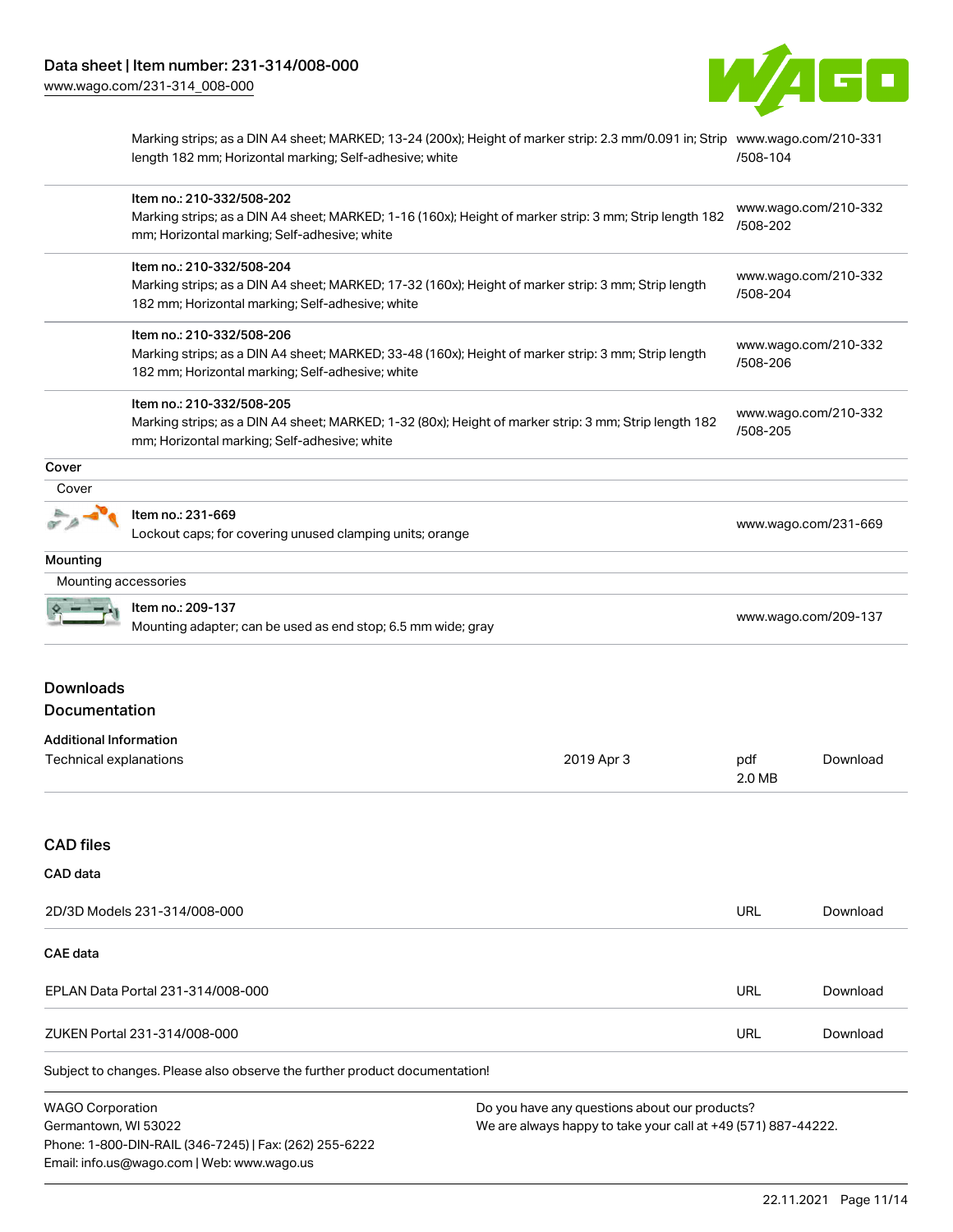1-conductor female connector; CAGE CLAMP®; 2.5 mm²; Pin spacing 5.08 mm; 14-



| EPLAN Data Portal 231-314/008-000                | URL | Download |
|--------------------------------------------------|-----|----------|
|                                                  |     |          |
| <b>Environmental Product Compliance</b>          |     |          |
| <b>Compliance Search</b>                         |     |          |
| Environmental Product Compliance 231-314/008-000 | URL | Download |

#### Installation Notes



pole; Snap-in mounting feet; 2,50 mm²; orange

Inserting a conductor via 3.5 mm screwdriver – CAGE CLAMP® actuation parallel to conductor entry.



Inserting a conductor via 3.5 mm screwdriver – CAGE CLAMP® actuation perpendicular to conductor entry.



Inserting a conductor into CAGE CLAMP® unit via operating lever (231-291).



Inserting a conductor via operating tool.

Subject to changes. Please also observe the further product documentation!

WAGO Corporation Germantown, WI 53022 Phone: 1-800-DIN-RAIL (346-7245) | Fax: (262) 255-6222 Email: info.us@wago.com | Web: www.wago.us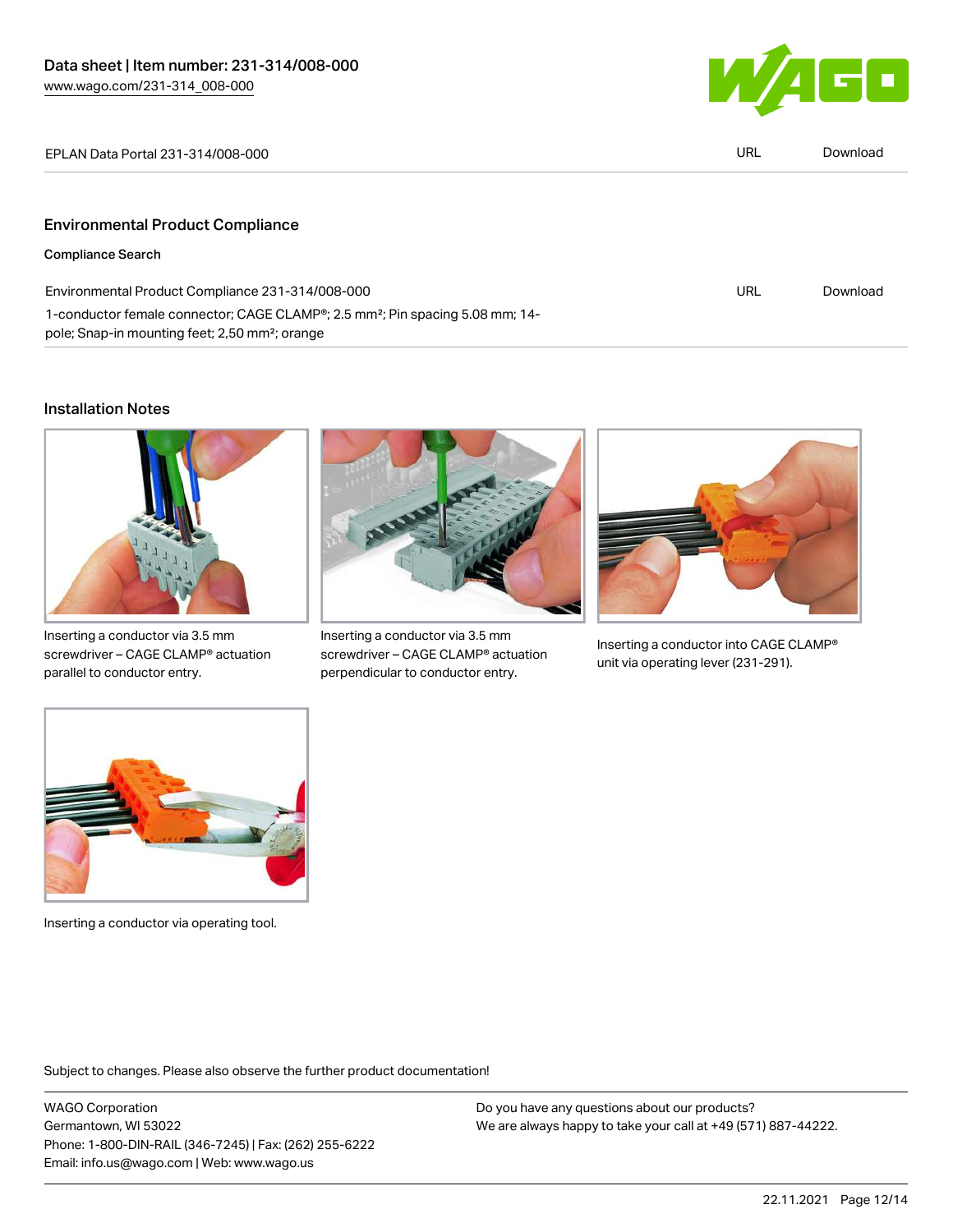



Coding a female connector by removing coding finger(s).



Testing – female connector with CAGE CLAMP®

Integrated test ports for testing perpendicular to conductor entry via 2 or 2.3 mm Ø test plug

#### Installation



Male connector with strain relief plate



Strain relief housing shown with a male connector equipped with CAGE CLAMP®

Subject to changes. Please also observe the further product documentation!

WAGO Corporation Germantown, WI 53022 Phone: 1-800-DIN-RAIL (346-7245) | Fax: (262) 255-6222 Email: info.us@wago.com | Web: www.wago.us